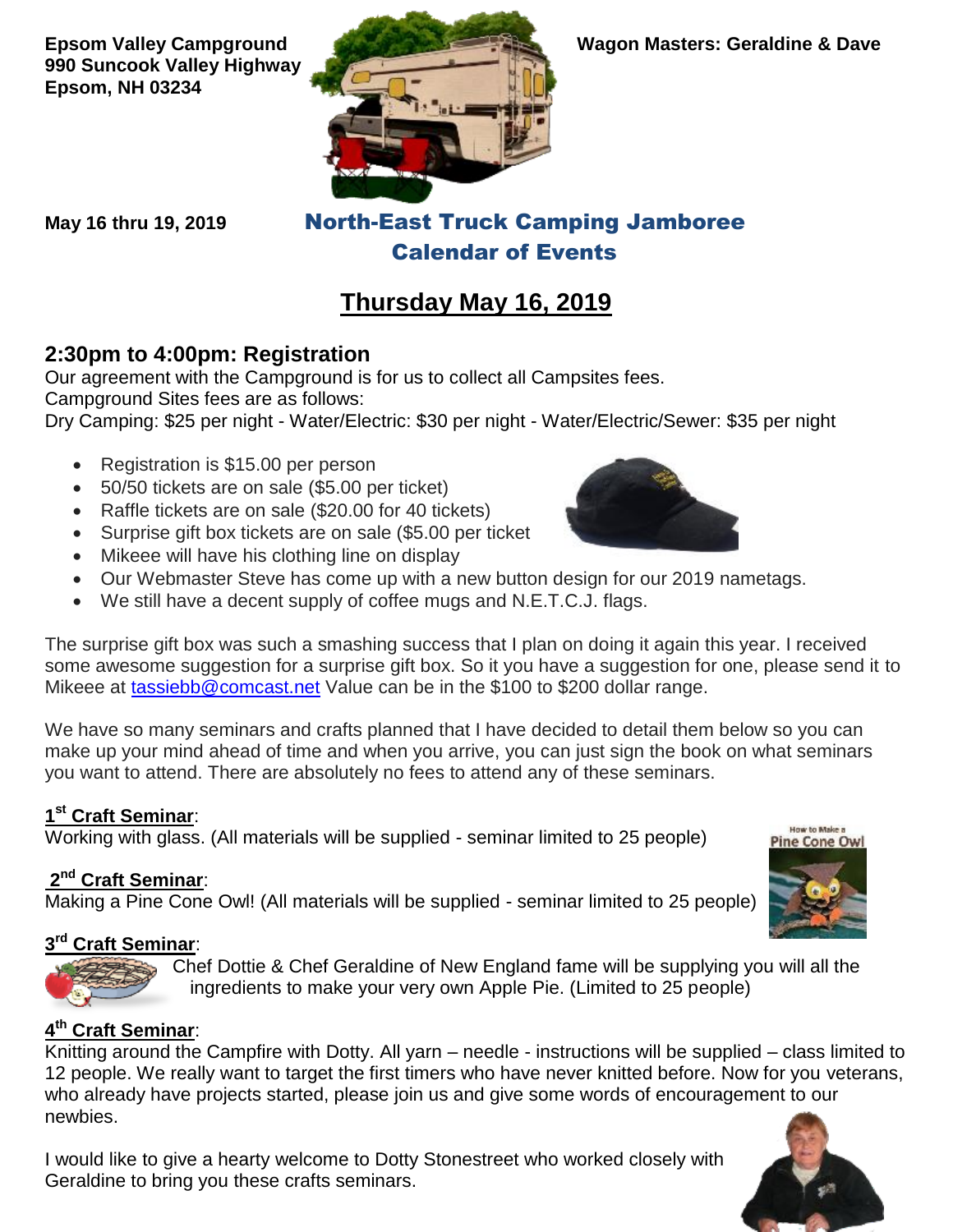#### **Note:**

Because of the need to ordering the various supplies ahead of time, we are limiting 3 of the 4 crafts to the first 25 persons who sign up during registration. The knitting seminar is limited to 12 persons. For you people that are arriving on Friday instead of Thursday, I will keep at total of 4 slots open on the 2 seminars that are planned for Saturday, so you will have a chance to attend. On Saturday morning I will back fill any remaining slots for our 2 crafts times. You can find all the details for each craft on the days and times listed in this Calendar of Events.

#### **5:30 pm to 6:30 pm: Dessert night in the pavilion** Please bring a dessert and we will supply all plates & utensils.





# **7:00pm: Movie in the pavilion**

We will be showing a classic 1953 Movie that stars Lucille Ball & Desi Arnaz called, "The Long, Long Trailer".

#### **7:30pm:** Finish off the night by joining us at the fire ring. Mikeee will fire up his popcorn machine.

# **Friday May 17, 2019**

**8:00am to 10:00am:** Registration at the North-East Truck Camping Jamboree – Chuck Wagon. We will have a 55 cup coffee pot filled with Dunkin Donuts coffee for you. Pay for your Campground Site and all raffle tickets will be on sale.



**10:30am:** Craft seminar with Geraldine & Dottie (limited to 25 attendees) You will be making a couple of glass lawn ornaments using everyday household glass items. All supplies included. If you have a glue gun, please bring it.

**12:30pm**: Replacing the foam material inside your R/V cushions – in the pavilion Last year I brought 5 samples of foam cushion material from extra sort to extra firm and some of our group took advantage to order replacement foam to put inside their R/V cushions. Once you have tried all 5 samples, I will work with you to make sure you have the right dimensions and order your selected foam cushion. You can then pick it up at the next Jamboree you attend, to avoid shipping charges)



**1:30pm:** Knitting around the Campfire with Dottie (limited to 12 attendees) We really want to target this seminar to the people of any gender who have never knitted before. Just show up and we will supply you will all you need to get started. Yarn - needle - instruction sheet and a super instructor in Dottie Stonestreet. For you veterans who have a knitting project already started, please join the group and give our newbie knitters a round of applause.



**3:00 pm to 4:00pm:** Registration at the North-East Truck Camping Jamboree – Chuck Wagon.

**5:30pm to 6:30 pm:** Supper in the Pavilion. This Italian themed Supper is not to be missed. Let's start off with some checker board table cloths. Throw in a few table candles. Put some nice Italian music on the Bose Sound System. As they say in Italian, we will be serving *"Spaghetti con le Polpette"* So pull out your Smarrrt phones and translate to English.

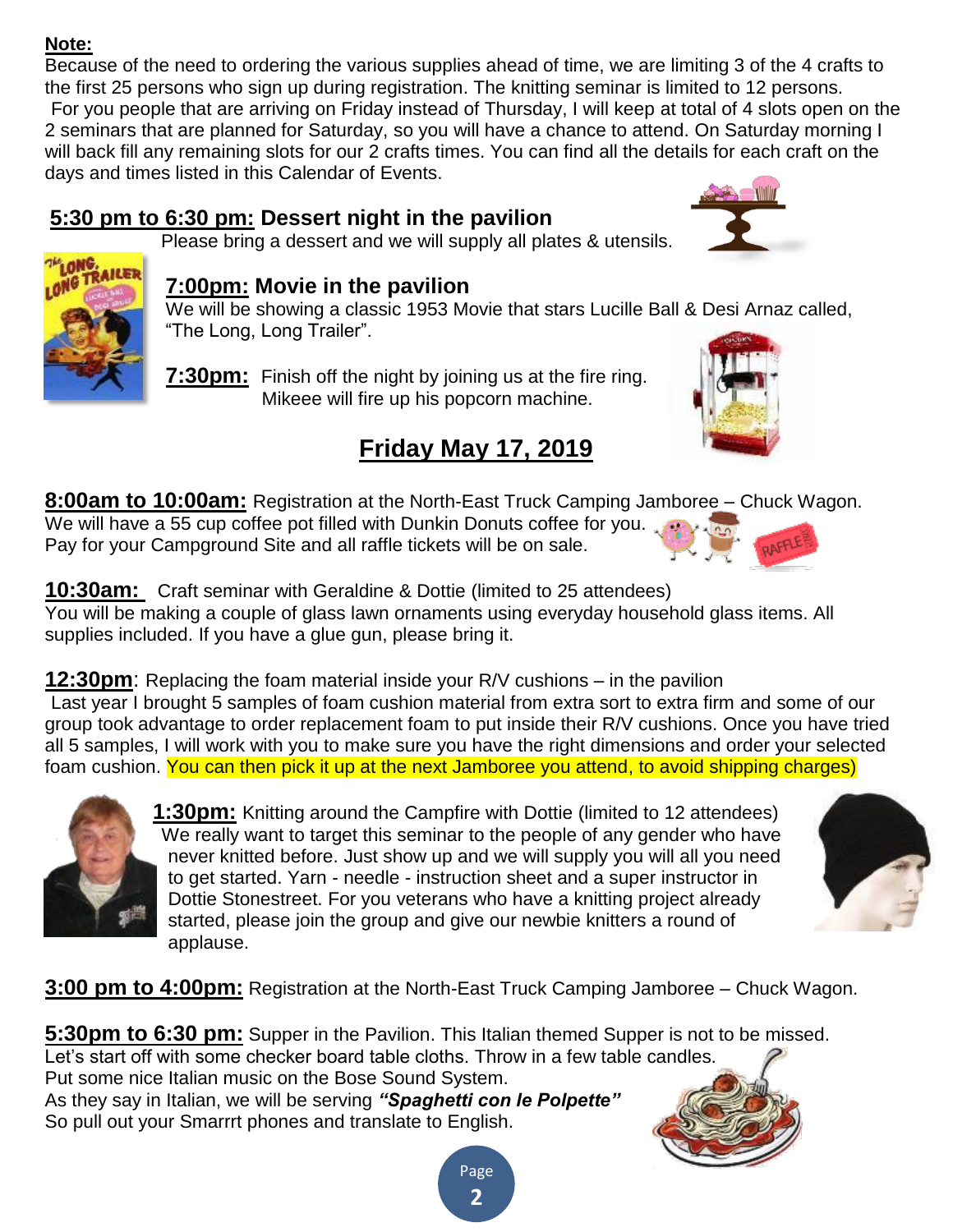We may even have a few loaves of garlic bread to boot.

#### **7:00pm: L-R-C game in the pavilion.**



This has become such a staple of the North-East Truck Camping Jamboree, so why not join us at the pavilion and see just what this game is all about. Absolutely no experience needed. You will need to bring three (3) one dollar bills for this game. Since we usually play this game twice, you will need a second set of 3 one dollar bills. Mikeee will also have a wicked lot of dollar bills, should you need them.

Also the winner of the first game gets to keep to game pieces.

Finish off the night and join us at the fire ring.



### **Saturday May 18, 2019**

#### **8:00am to 10:00am: Registration at the North-East Truck Camping Jamboree – Chuck Wagon.**

We will have a 55 cup coffee pot filled with Dunkin Donuts coffee for you. Pay for your Campground Site and all raffle tickets will be on sale.<br>Pine Cone Owl



**9:30am: Craft in the Pavilion** - (limited to 25 attendees) You will be making your very own "Pine Cone" Owl. All materials supplied. If you have a glue gun, please bring it.

#### **10:30am: Seminar with Dave Snow in the Pavilion.**

Dave will talk about prepping your R/V for using your rig for extended periods without Utilities. Got something to share, join us for this exciting talk.

#### **12:30pm: Calling all pastry Chefs – Calling all Pastry – Calling all Pastry chefs.**

Chef Dotty and Chef Geraldine of International fame will be working with you to make your very own Apple Pie. Then you can bring it to your R/V and cook it in the oven at your leisure or save it for another day (Class limited to 25 persons)

All supplies and ingredients will be supplied, but to avoid a bottleneck of waiting for various equipment, if you have any of the below items, please bring them.

> Page **3**

Equipment List: 3 to 4 Qt. Bowl – Potato/Apple Peeler – Knife – Mixing Spoon – Rolling Pin.

**3:00pm: Bingo in the Pavilion** What more can I say about Cathie Tassinari's bingo.





**5:30pm:** Buffet Dinner in the pavilion.

How does one describe the favorite part of any Jamboree? The food that shows up is just incredible. You should all be proud of your fellow chefs.

Please include the recipe or list of ingredients as a reference for our food allergy folks. Plates, Napkins & plastic ware are provided. Bring your own beverage!